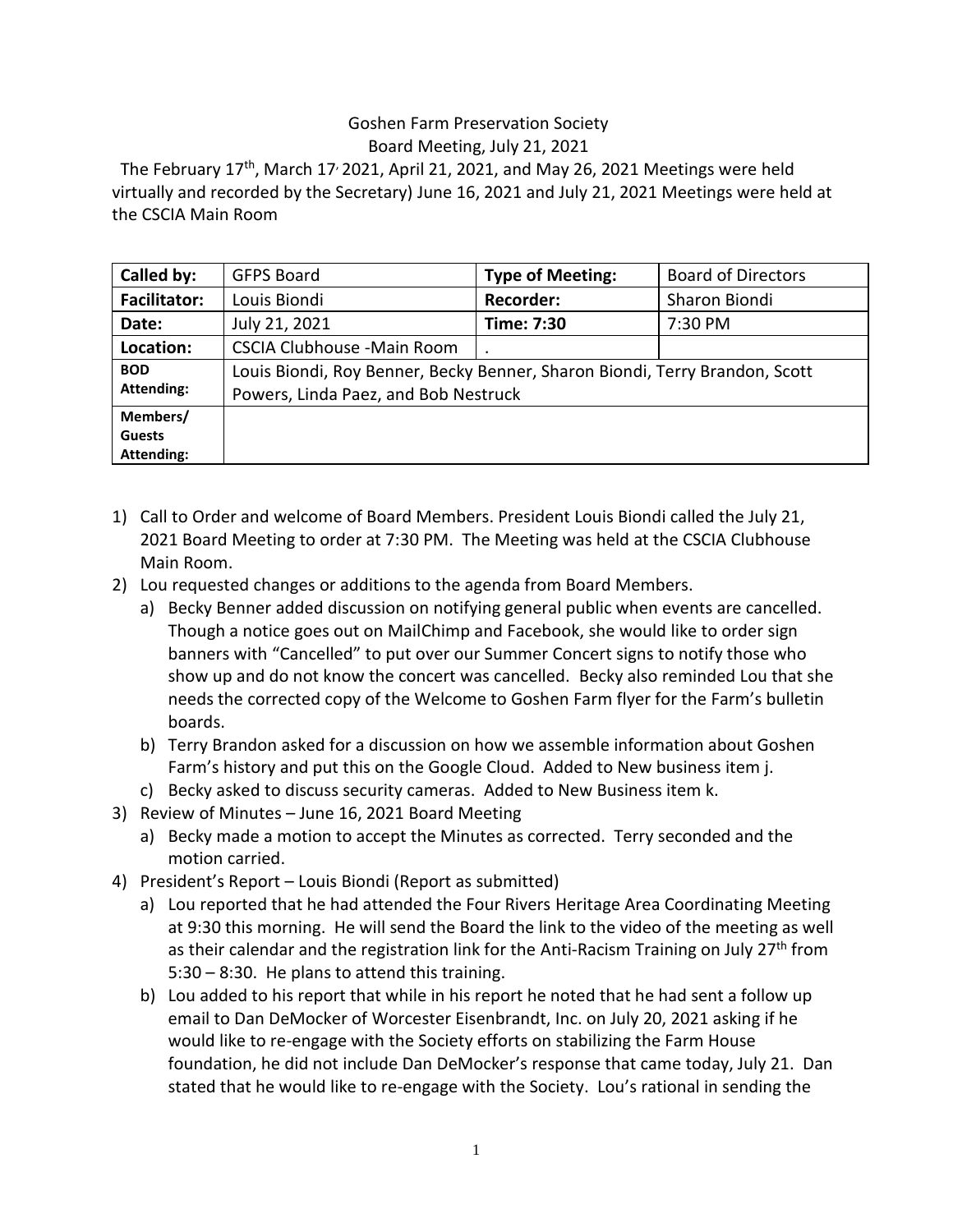email was about promoting competitive bids. In this way GFPS can document that we have been in contact with four PE's regarding the Farm House foundation work.

- c) Roy Benner had a question regarding the 2020 Capital Grant Application. We are somewhat behind as Lou was waiting on some paperwork needed for the application process with Maryland Historical Trust. Now that he has what he needs, he can complete this process in the next several weeks. Lou stated that we are not currently in danger of losing the 2020 grant.
- d) Terry had a question regarding Lou's report on the Four Rivers Coordinating Council Meeting. Did Lou see the newly included historic sites in attendance at the Meeting? Lou stated that Hancock's Resolution was represented as was the Banneker Douglas Museum. He believes that the partnership that Terry is advocating in the area of Black History on the Broadneck Peninsula, should include reaching out to the Banneker Douglas Museum. Terry asked if there was a listing of these organizations and contacts. Lou stated that he asked Carol Benson for a complete list of these sites and their Board Members and emails. He has not received this yet. Becky has complied some names and emails during her work from the Education Committee. Lou stated that the Minutes he sent out from the last FRCC Meeting had the sites attending and their representative.
- 5) Vice President's Report Erik Wallace (No report submitted)
	- a) Erik was out of town for business.
- 6) Treasurer's Report Christy Folderauer (No Financial Report submitted)
	- a) Christy is ill and was heading out to a doctor's appointment. As of 7:15 pm, Lou had not received the Financial Report for June 30, 2021.
- 7) Committee Reports
	- a) Building & Maintenance (Vacant)
	- b) Communications Barbara Morgan (Report as submitted)
		- i) Roy brought up the issue in Barbara's report regarding Ann Worthington's book. Ann asked Barbara her opinion of the use of the word "slave" in her book. Ann asked for the Board's opinion on this verbiage. Becky stated that the current terminology is "enslaved" or "enslaved workforce". As Ann's book is being written now, discussion suggested that "enslaved" is current. The Board made no formal recommendation.
	- c) Education Committee Terry Brandon (Report as submitted)
		- i) To clarify the Chair title, Lou reminded Terry that his committee is named the Educational Outreach Committee.
		- ii) Becky asked about Roy Tucker mentioned in his report. Terry said he meant to put Roy Benner.
		- iii) Lou mentioned to Terry that he might want to review the taped Four Rivers Coordinating Council Meeting as there was discussion regarding these historic sites hoping to partner with AACPS for educational opportunities. Terry as chair of Educational Outreach is already doing this partnering with AACPS. Becky stated that she also hears this desire to partner with AACPS when she attends the Four Rivers Education Committee Meetings. Becky will send the Education Meeting Minutes to the Board, particularly the Educational Outreach Chair.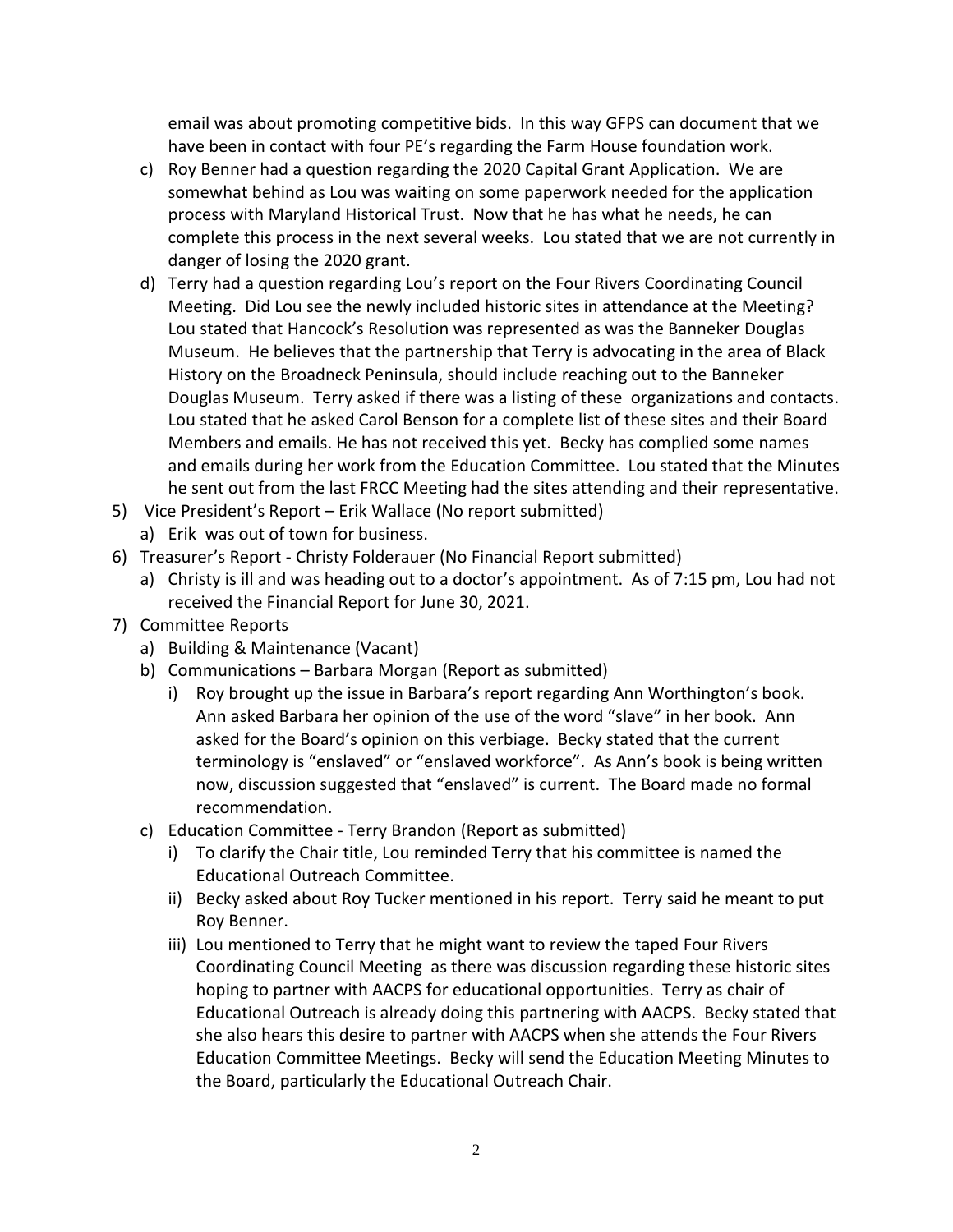- iv) Terry reported that the Broadneck Baptist Church (BBC) Arts and Music Summer Camp and the St. Andrew By the Bay Summer Madness Camp held at the Farm were successful. (Both submitted proof of liability coverage for attendees.)
- d) Events Erik Wallace (Report as submitted)
	- i) Erik was not in attendance.
	- ii) Sharon Biondi contacted Michael Buchet and Linda Beck and the August 27, 2021 concert would be their best opportunity to attend and receive their Certificates of Appreciation. **August 27th will therefore be the Member Appreciation Night date.**
	- iii) Roy stated that he had heard from the Tester family regarding dates they would like to hold John "Danny" Tester's Memorial at Goshen Farm. The possible dates are Saturday, September 25<sup>th</sup> or Saturday, October 2<sup>nd</sup>. They also asked about having tents. Roy told them he would bring this up at the Meeting tonight (he did not know that Erik would not be attending). Lou stated that the Tester family's request and questions would be covered in the Agenda when the Board addresses the Proposed Policy for the Use/Rental of Goshen Farm Land and Facilities. Questions were asked about the fees for rental, the number of guests at the Memorial Service, whether liquor would be served (would need permission from the AACPS in advance), etc. These will be discussed under Old Business item b if the Policy is approved.
	- iv) Becky brought up the need to order 2 or 3 banners that say "Cancelled" to put over the signs announcing the Summer Concert should it be cancelled at the last minute as the July 9<sup>th</sup> concert was cancelled. Becky will contact Tommy Bowers to order these signs. The Board approved. **(Action Item:457-07-21)**
- e) Financial Development Lou Biondi (Report included in President's Report)
	- i) Lou reported that he had nothing to add to this section of his President's report.
- f) Garden Bob Nestruck (Report as submitted)
	- i) Bob commented on his research on "manumission papers" for Jack Henson and Nace Hall which he shared with the Board in an email.
	- ii) Bob stated that he has had no luck getting a new modem from Broadstripe but will continue contacting them.
- g) Grounds Roy Benner (Report as submitted)
	- i) Roy reported that the Chesapeake Bay Foundation (CBF) is coming to Goshen Farm on Wednesday, August 4<sup>th</sup> for about 4 hours for a course that they are sponsoring for teachers. There was some discussion in their request that they also wanted to go to Broadneck HS and view the school. There was some confusion and Broadneck HS thought CBF would be at BHS for four hours. This was settled and the CBF will be at Goshen Farm for about four hours (10:00 am  $-$  2:00 pm). There will be about 25  $-$ 28 teachers attending. Dean Cowherd will be discussing Soils, Larry Jennings will be discussing oysters "now and then", Tracy Smith will be talking about the Henson-Hall Slave Garden and Roy Benner will be talking about the History of Goshen Farm. Terry stated that he had been contacted by the CBF about three months ago requesting to use Goshen Farm for this course. He also reminded the Board that we need to be mindful of our COVID-19 Policy (and the new and stronger Delta Variant) for these upcoming events.
- h) History & Research Scott Powers (No report submitted)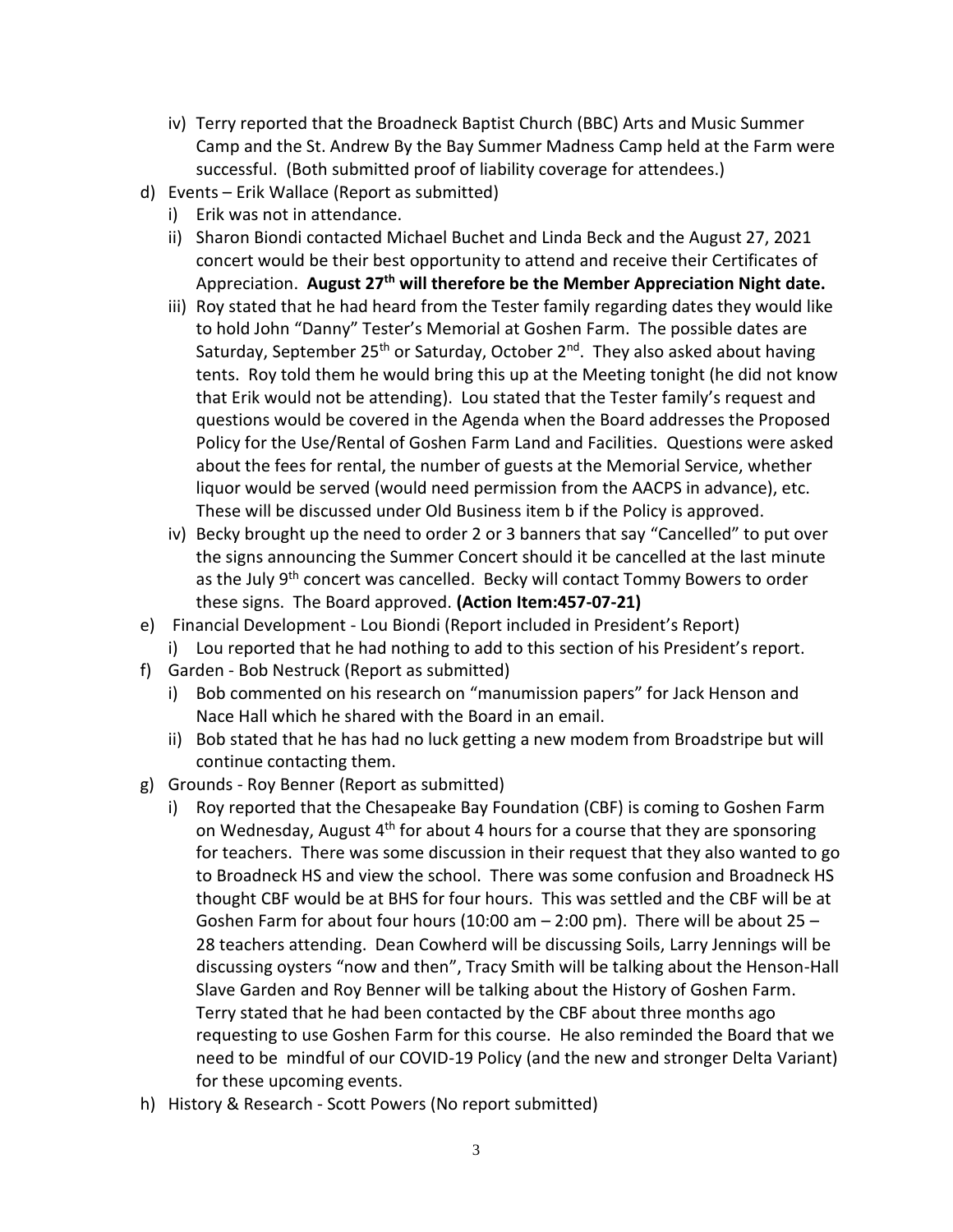- i) Scott stated that he nothing to report on History. As regards the Concert Series, one of the bands scheduled to play on August 27<sup>th</sup> cancelled. Allison Toms has agreed to play that night so there will be two entertainers.
- i) Membership -Becky Benner (Report as submitted)
	- i) Becky was pleased to report that we have 202 Membership units as of July 18, 2021.
	- ii) Becky had one correction. She helped harvest kale and Swiss chard for My Brother's Pantry from the Hoop House, Henson-Hall Slave Garden and Sharing Garden Plots.
	- iii) Lou stated that My Brother's Pantry put a nice "thank you" on the Historic Goshen Farm and Educational Center Facebook Page and shared this with several other community Facebook pages.
- j) Members at-large
	- i) Linda Paez discussed the Docent Program she is working on. She has not heard back from Patty Feldt after leaving messages. Linda is working with Janet Budzyna, an experienced docent who has offered to help GFPS with the Docent Program.
	- ii) Becky reported that as she is helping Member at-large, Rose Mary Stocker with the Fall Open House that Liz Smith of Raptor's Eye will be a presenter from 10am – 3pm and Tim Tumelty will be presenting Unmanned Aerial Systems, A.K.A., commonly called drones, for two presentations.
- 8) Review of Action Items and Recurring Action Items
	- a) (**Action Item 443.04.21 ), (Action Item: 444-04-21), (Action Item: 445-04-21), (Action Item: 454-06-21) and (Action Item: 456-06-21)** were completed**. (Action Item: 424-12- 29) and (Action Item: 450-05-21) were OBE.**
	- b) Secretary will keep this in as a reminder for the Treasurer until the Board knows that this has been verified by the Treasurer. As relates to completed **(Action Item: 453-05- 21),** Lou reminded Christy that based on his research, GFPS's Treasurer will need to File a **Maryland Annual Update of Registration Form by April, 2022** but no later than August 2022 as we will have met the \$25,000.00 threshold when GFPS files taxes for 2021. Additional forms may need to be filed. A call to Charities and Legal Services Division at 410-974-5534 to verify this is recommended. The email is [dicharity\\_sos@maryland.gov](mailto:dicharity_sos@maryland.gov) .
- 9) On-going Business
	- a) GF Nature Play Space Committee (Roy Benner, Becky Benner, Terry Brandon, Stef Schwenk and Jessica Smith)
		- i) The Grant Application for the Chesapeake Bay Trust Mini Environmental Education Grant to fund the GF Nature Play Space was not completed and submitted by the July 31<sup>st</sup> deadline as there was not sufficient time for Stef Schwenk and Jessica Smith to complete the Application. The Committee working on this plan feels that the materials for much of the Nature Play Space can be collected through donated items. Roy and Becky have already gotten the fencing for this project through a donation.
	- **b)** Discussion and vote on proposed **Policy for the Use/Rental of Goshen Farm Land and Facilities**
		- i) In a discussion earlier in this Meeting, it was decided that this Policy needs to include the equipment that people are going to bring and use, parking, portable-restroom,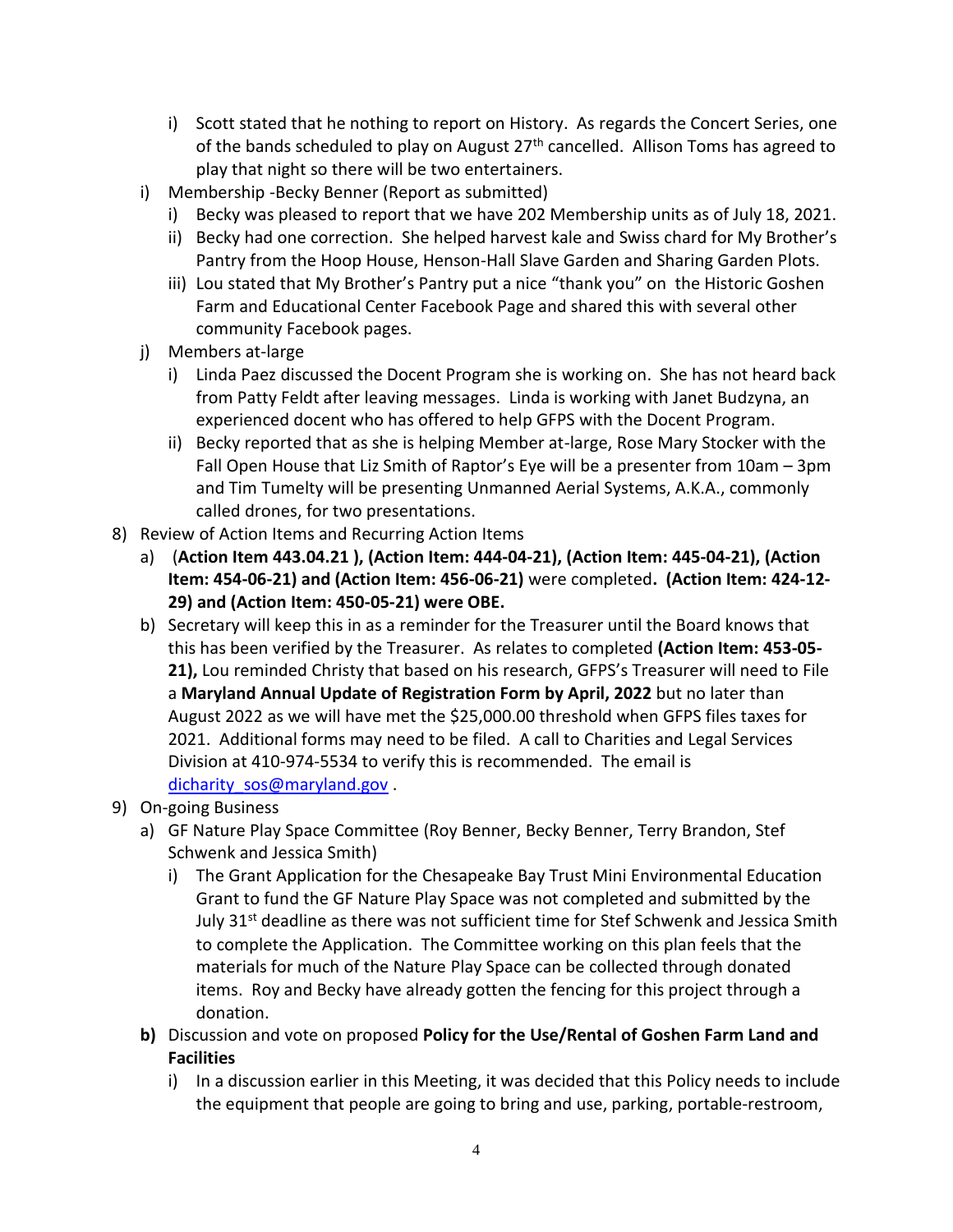and a reminder regarding electrical usage. Lou has not finalized the application for Use/Rental due to possible changes from tonight's discussion.

- ii) More discussion ensued. Should the Policy state that the application should be submitted sixty (60) days prior to the event; thirty days (30) at a minimum and include in the language that the application needs to be approved by the Board which only meets the 3rd Wednesday of each month? All agreed this should be stated. Terry asked about last-minute rain or snow and the reality that parking is affected by weather (large parking area is the lower field below the House yard). Lou asked how many cars can be parked in the upper gravel parking lot. It was decided that with four (4) handicapped parking spaces, there would only be parking for 20 maximum. Therefore, the Board can cancel an event that has already been approved due to weather-related parking conditions. Last it was recommended that the Policy should state under "sanitary facilities" that water is not available.
- iii) It was decided that there are enough changes in the draft Policy that **the Board cannot vote on this Policy tonight.** Lou will add changes and send out another draft Policy statement and application form for the Board's review.
- iv) As relates to the Tester Family's request to hold a Memorial Service for "Danny Tester at the Farm, this request should be "grandfathered" as the Policy for the Use/Rental of Goshen Farm has not been finalized or approved by the Board. Erik Wallace is in contact with the family and handling this request.
- 10) New Business
	- a) Discussion of the McCon Engineering Proposal and a vote to accept or reject
		- i) Roy stated that this proposal looked good and he was for accepting it. Lou called for a motion. Becky made a motion that we accept the McCon Engineering Proposal regarding the stabilization of the foundation of the Farm House. Roy seconded. Discussion ensued.
		- ii) Becky feels that McCon has been in business for many years . Peter McConaughy will do what is relevant to our needs and to protect his company. Lou stated that our attorney, Dirk Schwenk, reviewed the proposal and did not see any problems.
		- iii) Lou does believe that Maryland Historical Trust will have a problem with this proposal, but he will include McCon's proposal with the 2020 Capital Grant application package. He will also send copies to Jane Cox and the Four Rivers Heritage Area.
		- iv) Becky asked if engineer Peter McConaughy, would still write the Request for Proposal for the actual contractor work regardless of whether McCon Engineering's proposal or Worcester Eisenbrandt's proposal was accepted by the Board. Lou stated that McConaughy would.
		- v) The motion carried to accept the McCon Engineering Proposal. Lou will contact Peter McConaughy, tell him that the Board voted to accept his proposal. He will also tell him that he has more information he needs to gather before we send the signed copy to McCon Engineering. The signed proposal is due back to McCon Engineering by August 18, 2021.
	- b) Discussion of contracting to have the Farm House properly sealed against weather and wildlife. Lou asked if he should contact contractor Dave Weir regarding the Bora Care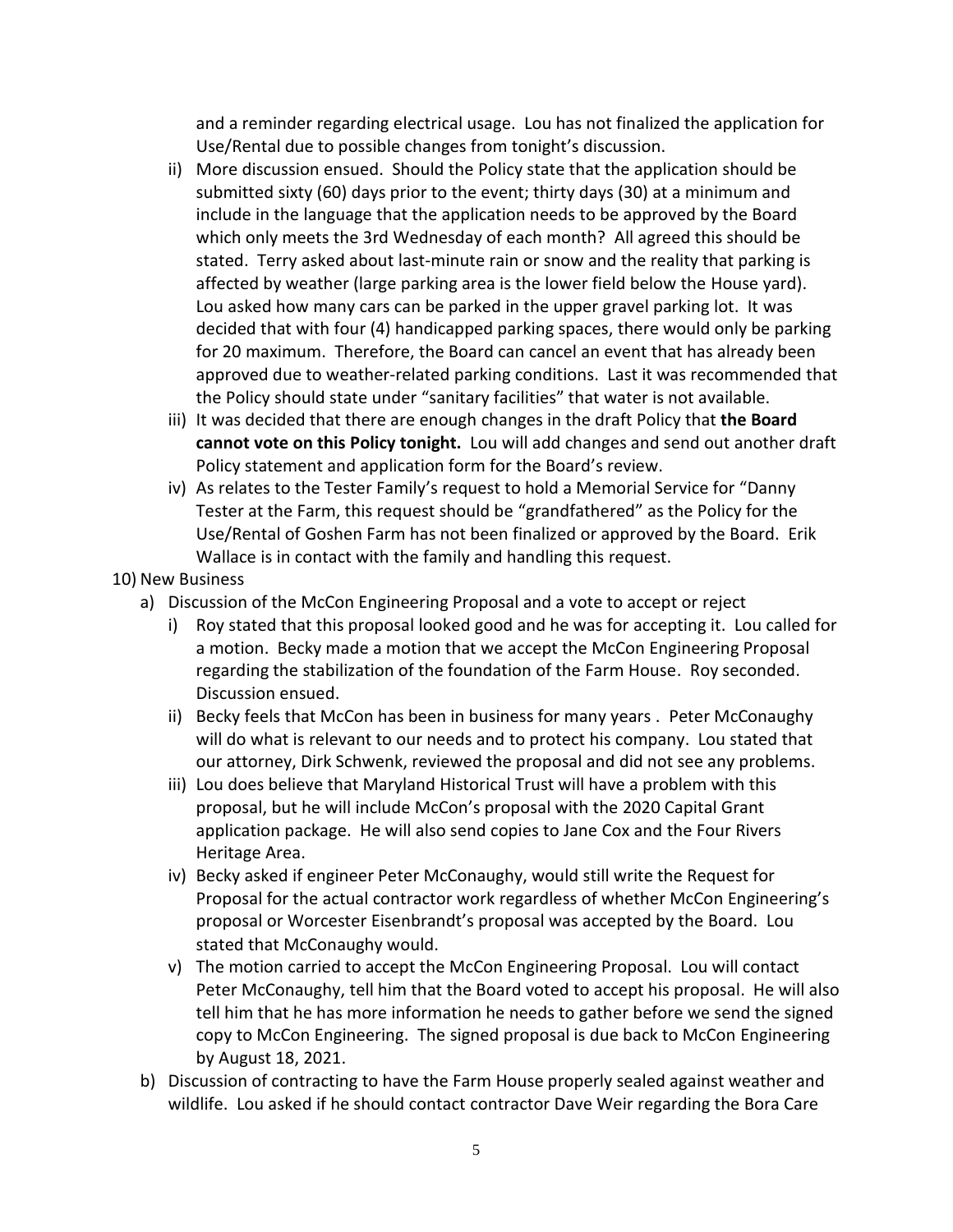application to determine if he will do it, what is involved and the cost. He will also ask about the sealing of the Farm House from weather. **(Action Item: 458-07-21)**

- c) Discussion of response from the Capital reporter, Jeff Holland, regarding his article on the "Cape St. Claire Trail" which included Goshen Farm and the subsequent response from the All Trails website which put Goshen Farm as a public trail. Lou stated that Jeff Holland corrected his article and in another article stated that the Goshen Farm trails were only available to Members of GFPS. He also contacted All Trails who were initially cooperative. Lou revisited the All Trails website and saw that they had put a "private" sign across their photo of trails at Goshen Farm. He feels the problem is resolved.
- d) Discussion of revised COVID-19 Policy
	- i) Lou feels that the COVID-19 Policy is no longer appropriate with all of the state and county restrictions being lifted. We need something to protect ourselves regarding people who have not been vaccinated. This is particularly necessary with two new strains of COVID now spreading in the U.S.. Lou read his draft policy to the Board as some Board Members did not have their copy. Edits were made and discussion followed. Lou called for a motion to accept or reject. **Terry Brandon made a motion that we accept the new COVID Policy as stated with corrections. Linda Paez seconded.** This policy should go out to the Chesapeake Bay Foundation due to their upcoming course on August 4<sup>th.</sup> It should go out to Broadneck High School, And the Cape St. Claire Elementary School with the request that the principals share this Policy with their teachers and staff. **The motion carried**.
- e) Period to which the Board would like to restore the Goshen Farm House.
	- i) The meeting to discuss possible restoration periods for the Farm House was held on July 12<sup>th</sup> at Goshen Farm. In attendance were Roy, Becky, Barbara, Terry, Scott, Sharon, and Lou. Based on previous discussions with Willie Graham who came to inspect the Farm House and discussed Maryland Historical Trust's policies of "restoration", discussion of these policies was involved. Mr. Graham stated that Maryland Historical Trust and other funding sources are reluctant to fund restoration projects that return a property like the Goshen Farm House back to its condition more than 50 years prior. According to Mr. Graham, full restoration of the Gardiner ownership period would require removal of the 1853 and 1967 additions and removal of the stucco. Restoration to the Tydings ownership period would require removal of the 1967 addition and perhaps the stucco. Restoration to the Radoff ownership period would allow the additions and the stucco to remain in place. To keep the entire Farm House intact, we would need to choose to restore to the Radoff period. At this meeting those attending chose to recommend restoration to the Radoff Period (1941-1991).
	- ii) The "sense of the Board" was to restore to the Radoff Period.
- f) Enforcement of the Sharing Garden Plot Rules
	- i) Problems with this enforcement of Garden Plot Rental Rules was brought to Lou's attention via emails. He presented to the Board a written summary of the problems and possible solutions.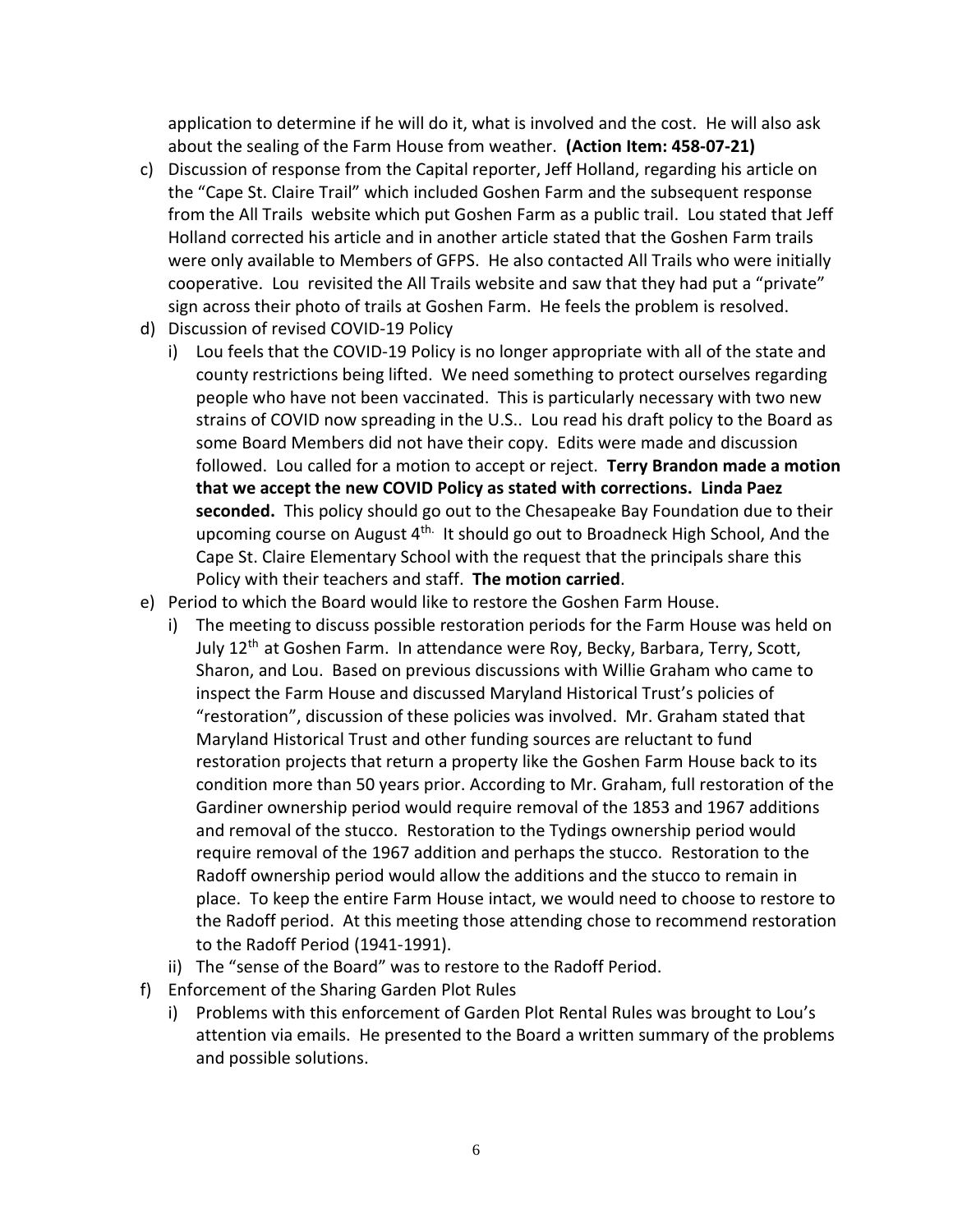- (1) Problem 1 the tracking of returned and signed Garden Applications (GA) and ensuring the returned Applications with signatures are available to the Membership Chair.
	- (a) Becky explained that in the Membership Renewal Packet she sends out in November, she includes a Garden Plot Rental Application to current plot renters. She tracks Membership, Membership payment, Garden Plot Applications and Garden Plot payment on a spreadsheet. By January of 2021, she had received about 65% of the signed Garden Plot Applications. Becky then sent as many as three emails to those who had not returned their applications. Lou suggested that Becky send out a stamped GFPS addressed envelope with a Garden Application form stating that until we cannot accept your check for the Garden Plot until we receive the signed Application. Becky will instead "bold" this sentence in the original letter she sends out in November. This will involve holding checks and making refunds by check and through PayPal.
	- (b) Problem 2 Overgrown and weed-filled garden plots are a growing concern among those Sharing Gardeners who are properly using and maintaining their plots.
		- (i) Lou suggested that remediation should follow the guidance laid out in the Sharing Garden Welcome Packet (basically three notifications for remediation and, if no response, the Gardener will lose his/her plot and the plot can be reassigned. Plot renewal for the next year may be denied by the Garden Chair).
	- (c) Problem 3 The main entrance area is overgrown with weeds and the Sharing Garden fence is overgrown with vines, weeds, and trees.
		- (i) Lou suggested that the Sharing Garden Chair will establish a list of scheduled maintenance tasks for the entrance, fence, and pathways in front of and alongside plots. As relates to the (six) 6 hours of volunteer time requirement (within and outside of the Garden) Sharing Garden Members are required to sign up for scheduled maintenance tasks, notify the Garden Chair when completed and the number of hours spent. (Bob has Gardeners who will take on these maintenance tasks, but hours are not recorded and there are other Gardeners who do no volunteer hours inside or outside of the Garden.)
	- (d) Bob and some of the Board feels that having a Sharing Garden Facebook Page (with Barb Morgan's help) where he can lay out the current problems and what he is going to do to for remediation will help. This will not help those Gardeners who are not on Facebook.
- g) Wine Tasting
	- i) Lou listed the raffle items that have come in to date for the Wine Tasting/ Raffle event on August 21st.
	- ii) Lou informed the Board that Michael Buchet wrote a donation check for \$250.00 to cover half of the Clubhouse rental for the Wine Tasting/Raffle Event.